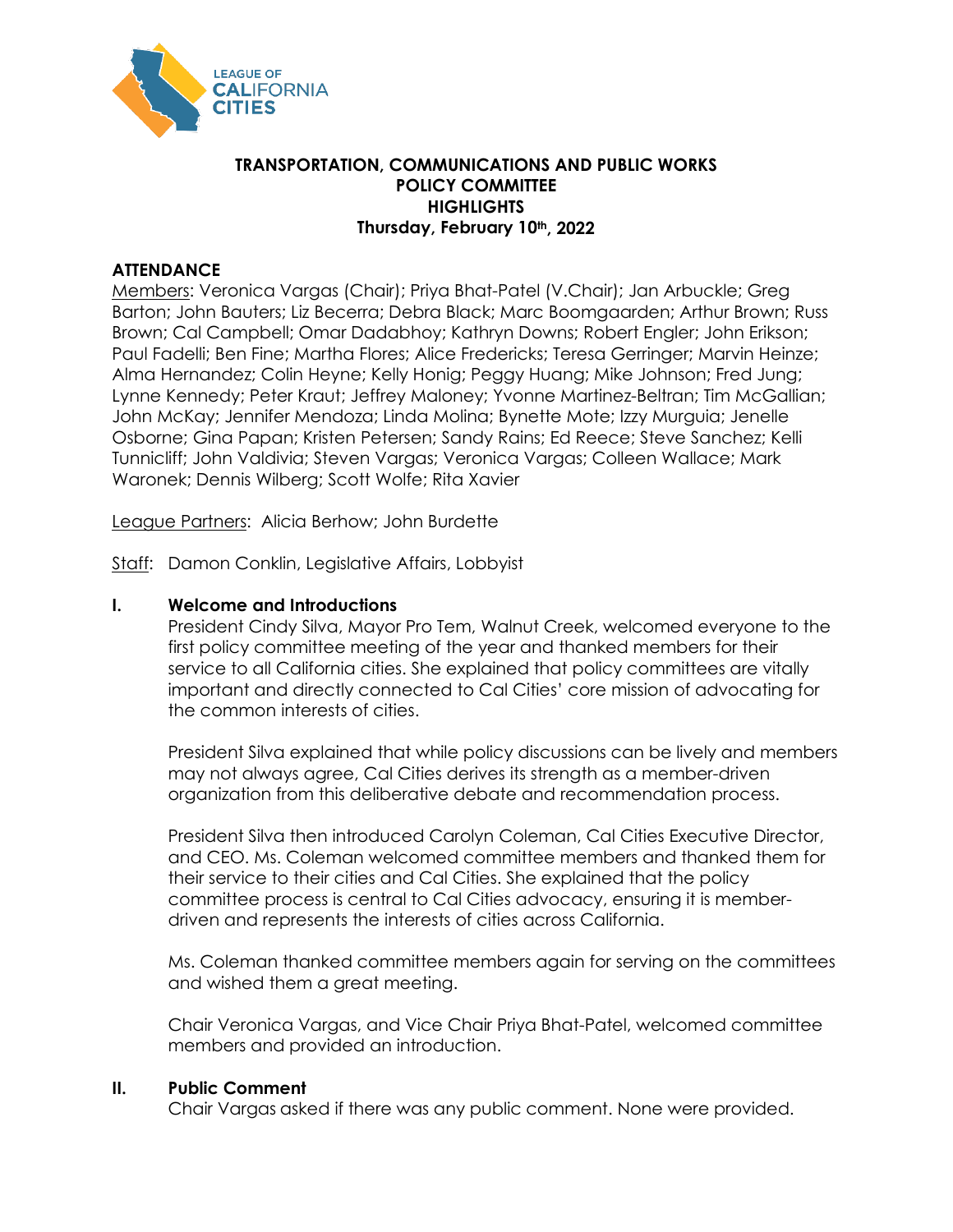## **III. General Briefing**

In accordance with the customary practice of convening all policy committee members for a general briefing prior to the start of policy committee meetings, the Cal Cities advocacy team compiled a General Briefing Document, which includes the latest on legislative and budgetary matters affecting cities.

# **IV. Existing Policy and Guiding Principles**

Mr. Conklin explained the importance of the guiding principles. This document contains Cal Cities policies that reflect positions taken by the policy committee and the Cal Cities Board of Directors and is used as a reference tool for Cal Cities staff when reviewing legislation. Members were directed to their agenda packet to review proposed changes to the document.

Committee members discussed active transportation, electric vehicle charging station logo program implemented by Caltrans and asked Mr. Conklin to provide the committee members with additional details related to Rule 20 program (tariff program for a utility transition from aerial to undergrounding of lines). Mr. Conklin noted a typo existed in the Guiding Principles document that would be reflected in the final adopted iteration (inclusion of "Commission" for the California Public Utilities Commission).

Ultimately, a motion was made to approve the Existing Policy and Guiding Principles document, which passed. Final vote was 39 ayes, 1 nay, and 5 abstention.

# **V. Cal Cities 2022 Action Agenda**

The committee was updated on the Cal Cities 2022 Action Agenda. Cal Cities staff discussed the virtual League Leaders workshop and explained the process by which these priorities are established. The Cal Cities 2022 Action Agenda is as follows:

- **1. Secure funding to increase the supply and affordability of housing and reform state housing laws to retain local authority.** Secure adequate and sustainable funding for cities to increase construction of housing at all income levels, particularly affordable housing and workforce housing. Reform state housing laws to ensure cities retain local decision-making to meet the needs of their communities.
- **2. Attain investments to strengthen and sustain critical infrastructure.**  Advocate for policies that strengthen the conditions of local streets, highways, bridges, public transit, and broadband to improve workforce and economic development. Secure support for the modernization and expansion of the statewide water grid, including infrastructure, storage, and conveyance. Work with stakeholders to provide cities with access to the tools needed to ensure projects are delivered efficiently and cost-

effectively to meet current and future needs.